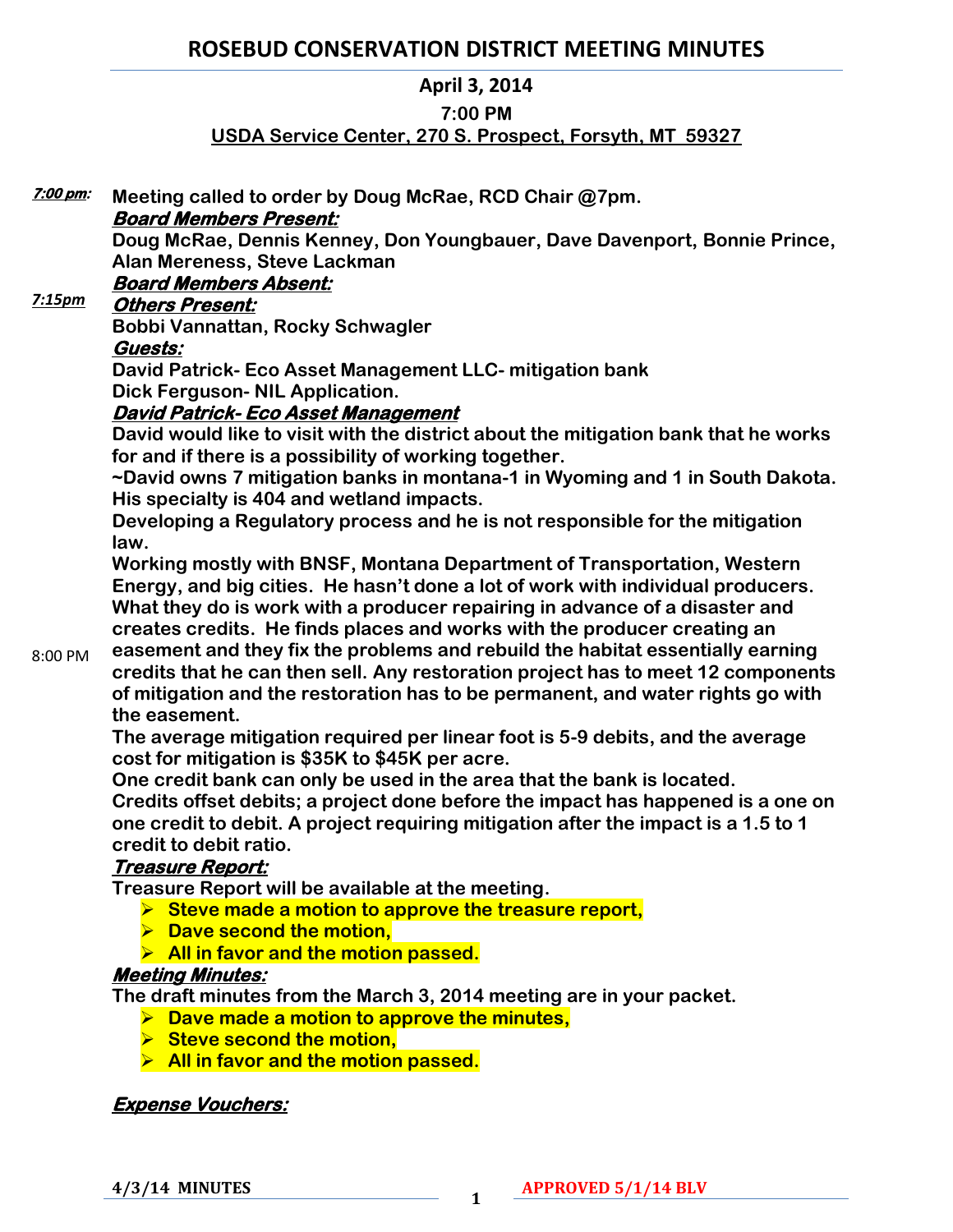# **ROSEBUD CONSERVATION DISTRICT MEETING MINUTES**

# **April 3, 2014**

### **7:00 PM**

# **USDA Service Center, 270 S. Prospect, Forsyth, MT 59327**

**Keep Bobbi informed of your travel.** 

**Don NACD Hotel Reciepts**

**Adminstrator Report: Included in your packet** 

# **Outreach & Education:**

**Conservation Days- May 6th -8 th**

**Fishing days is scheduled for May 13th**

**Arbor day at the Forsyth schools is April 25th**

**Trees will be deliverd the last week of April.**

# **Meeting Schedule:**

**The next regularly scheduled board meeting is scheduled for Thursday, May 1, 2014.** 

**ok**

# **Loans:**

**Dick Ferguson- is submitting a no-interest loan application to repair his pump sites that were damaged by the recent ice jams.** 

- **► Steve made a motion to approve Dick's loan application,**
- **Bonnie second the motion,**
- **All in favor and the motion passed.**

#### **ROM's: 310- Permit Applications: Reserved Water: New Business:**

- **Purchase a vehicle for cd use.**
- **Dave made a motion to spend up to \$16k on a vehicle for the CD,**
- **Alan second the motion,**
- **All in favor and the motion passed.** 
	- o **Steve and Alan will be on the committee to purchase the vehicle**
- **Fair booth 2014- ideas**
- **Steve made a motion to purchase a Little Texas Elite Traeger grill and have a drawing at the fair,**
- **Alan second the motion,**
- **All in favor and the motion passed.** 
	- o **Bobbi will see who will give us the best price.**
- **Summer Intern-NRCS is coming up with a list of projects and duties they would like help with and I will have a list of duties for the conservation district available at the meeting.** 
	- o **Bobbi will advertise and close on April 30th, review resumes at the May 1st meeting.**

# **Soil Health Initiative:**

**2014- sign ups Steve Dave**